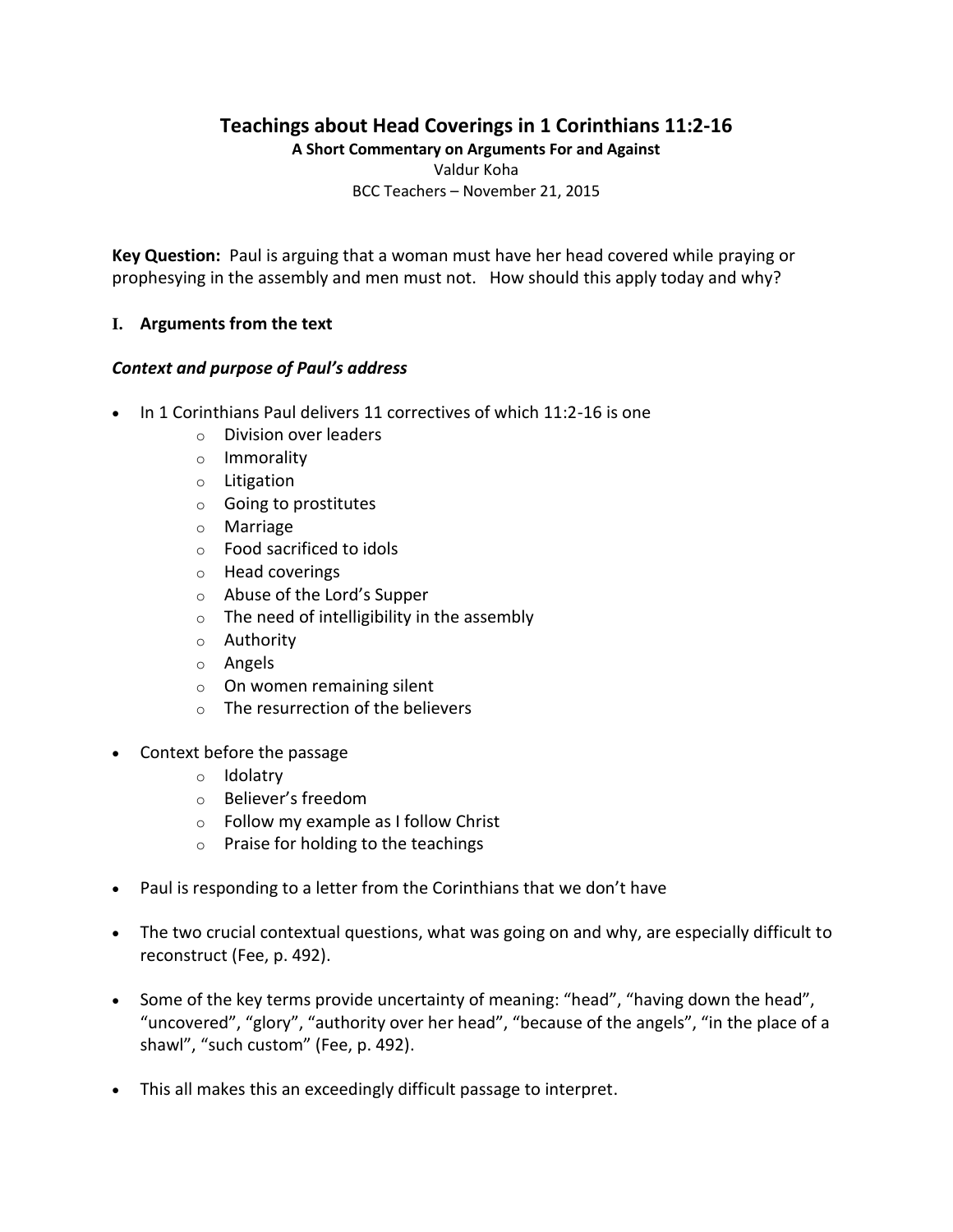## *The ordered spiritual world (3-6)*

- Headship of man/Christ; woman/man; Christ/God.
	- 1. Head = chief, overseer, ruler
	- 2. Head = source of life, origin
- Central issue: the use of "shame, disgrace, and dishonor" (as a result of women blurring sexual distinctions)
	- 1. Woman prays or prophesies with head uncovered
	- 2. Man prays or prophesies with head covered
- Covering
	- 1. Hair (long)
	- 2. Cloth covering

## *The Creation order (7-12)*

- Man is the image and glory of God, i.e. 'reflects' God's glory?
- Women is the glory of man, she was created 'for him'
- Woman came from man
- "For this reason and because of the angels" (10)

## *Observations from the natural world (13-16)*

- Central issue brought forward again including the issue of "shame"
- "Think about your own world for a moment"
	- $\circ$  Long hair = disgrace for man
	- $\circ$  Long hair = glory for woman
- No "such custom" (apparently of the kind these women are contending for)

## **II. Arguments from history**

- It seems that until the middle of the twentieth century, women in every Christian faction in the world practiced some form of head covering in the assembly
- Early Christian writers: references to head covering are rather scant

## **III. Arguments from culture**

- "Cultural" can mean a number of things:
	- 1. The covering of the head by women was common practice showing the distinction between men and women in that culture.
	- 2. The culture surrounding the early church routinely saw women covered to various extents in different ways.
	- 3. Many of the practices of the early church became part of a "Kingdom culture", i.e. they are not open to a "cultural interpretation" (Baptism, the Lord's Supper, Eldership, etc).
- The Bible teaches timeless truths that are not open to cultural, i.e. worldly, interpretation (Romans 12:1-2).